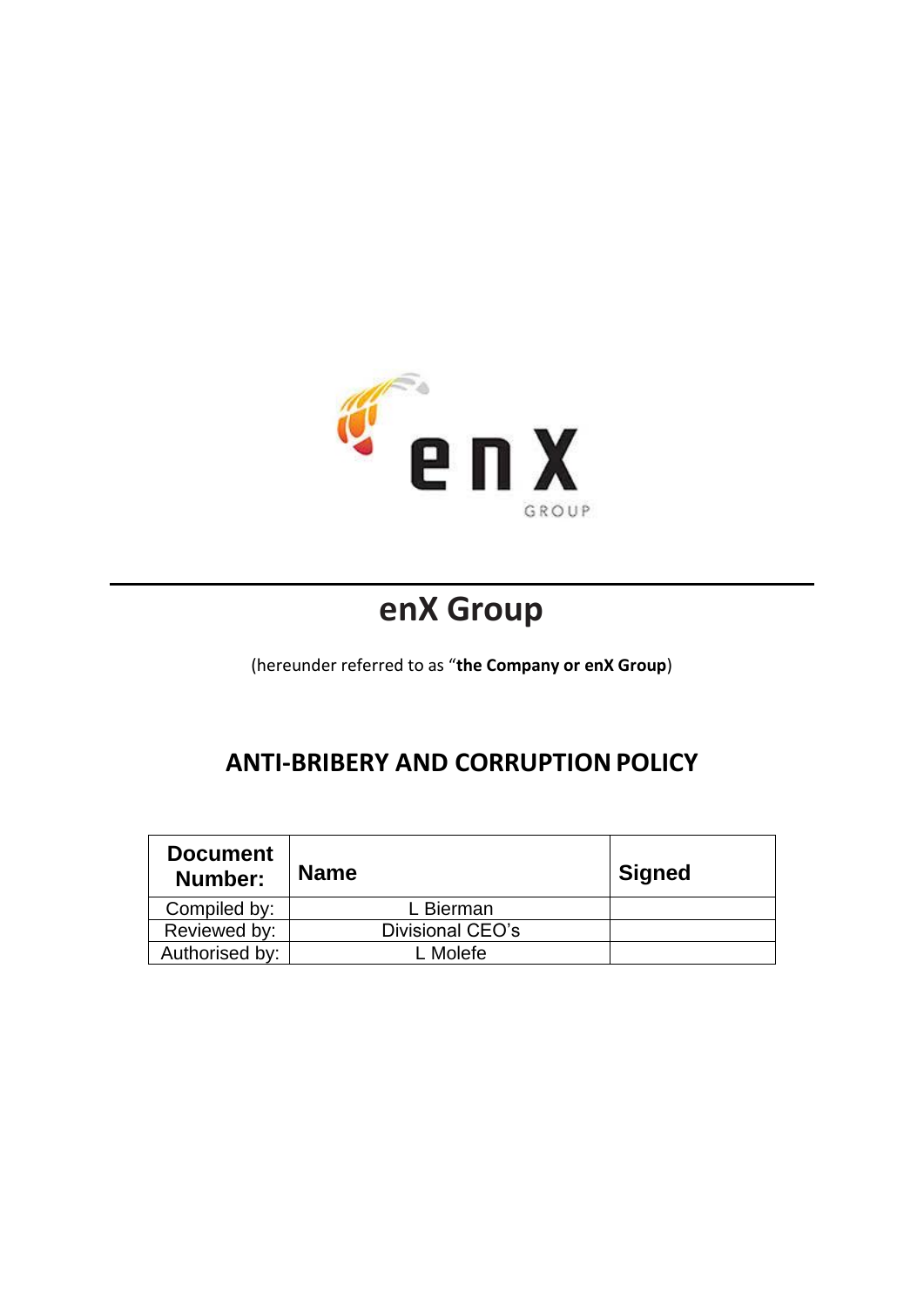## Contents

| 2.  |  |
|-----|--|
| 3.  |  |
| 4.  |  |
| 5.  |  |
| 6.  |  |
| 7.  |  |
| 8.  |  |
| 9.  |  |
| 10. |  |
| 11. |  |
| 12. |  |
| 13. |  |
| 14. |  |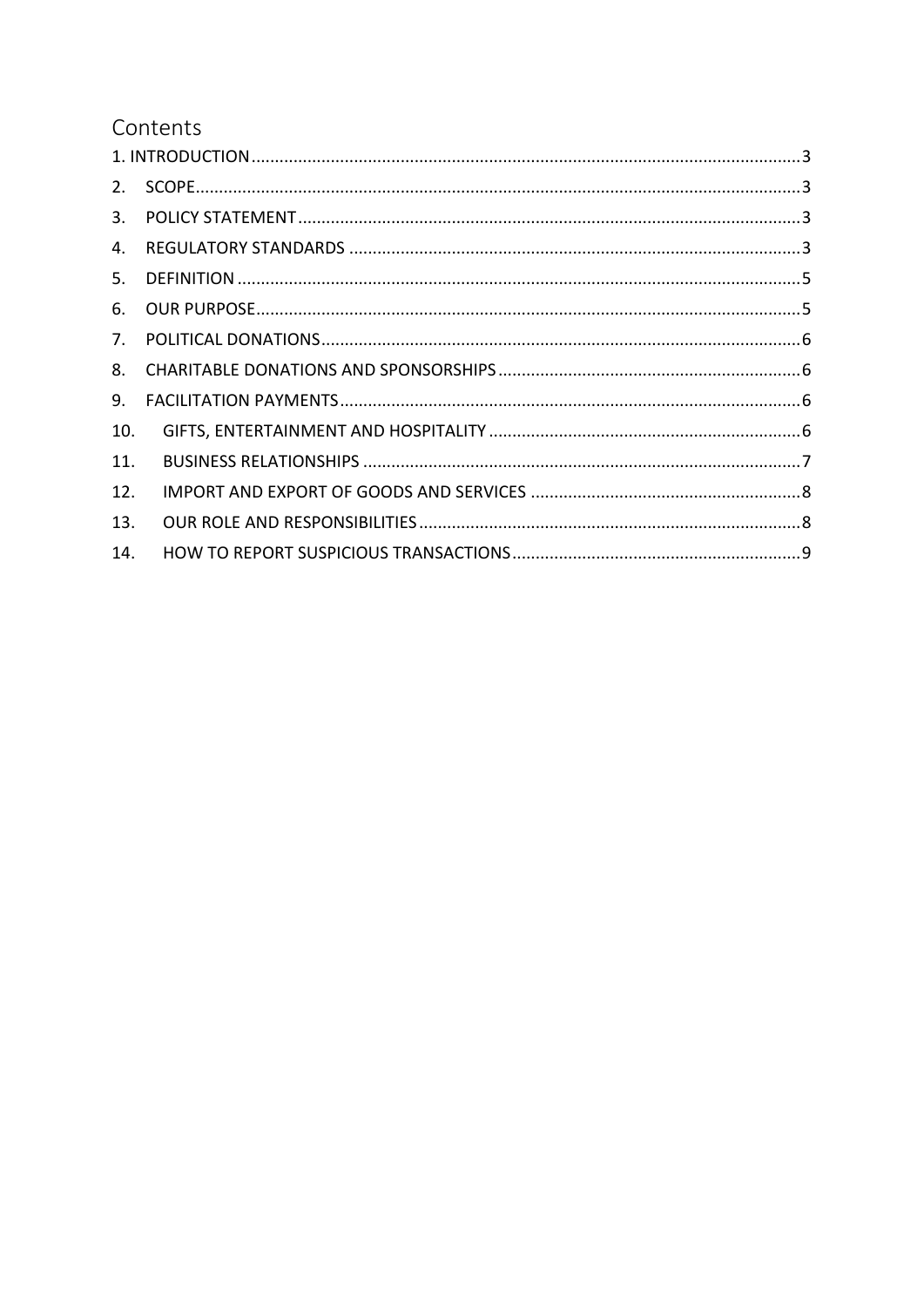#### 1. INTRODUCTION

1.1. enX Group Limited and all its subsidiaries and associated companies, ("**the enX Group**") is committed to combating corruption, bribery and anti-competitive collusion, through the implementation of an Anti-Bribery and Corruption Policy ("**this Policy**"). This Policy has been developed to promote appropriate standards and behavior, in order to prevent bribery, corruption and anti-competitive collusive practices in the various jurisdictions in which the enX Group operates.

#### 2. SCOPE

- 2.1. This Policy applies to all directors, employees (whether permanent, fixed term or temporary), consultants, contractors, agency staff, of the enX Group.
- 2.2. Where any policy adopted by enX Group conflicts in any way with this Policy, then the policy providing the greatest level of protection against bribery and corruption shall prevail.

#### 3. POLICY STATEMENT

- 3.1. It is the enX Group's policy to conduct all its business with transparency, integrity, and enforcing a zero-tolerance approach to bribery and corruption. The enX Group is committed to performing its operations with honesty and acting professionally in all its business dealings and relationships. Furthermore, the enX Group is dedicated to operating, implanting and enforcing effective systems to counter bribery and corruption. The nature of enX Group's business requires interaction with persons within various levels of governments, multi-national client companies and thirdparty service providers throughout Africa and the World.
- 3.2. The recently updated Code of Conduct is an embodiment of what integrity means to enX in practice. It means always acting with honesty, fairness, transparency and respecting each other, the communities and customers in which we operate. It is the enX Group ethical compass and clearly outlines our core values.
- 3.3. enX Group is committed to upholding all laws in the countries in which it does business; the enX Group Code of Ethics, SA anti-bribery law, International antibribery law and this Policy.

## 4. REGULATORY STANDARDS

- 4.1. The enX Group supports the objectives of this Policy and recognises the legal importance of complying with all anti-bribery, anti-corruption and anti-competitive collusive laws, regulations, and/or policies of South Africa, ("SA anti-bribery law"), including:
	- the Prevention and Combating of Corrupt Activities Act, No 12 of 2004 ("PCCA");
	- the Prevention of Organised Crime Act, No 121 of 1998 ("POCA");
	- the Financial Intelligence Centre Act, No 38 of 2001 ("FICA");
	- the Financial Advisory and Intermediary Services Act, No 37 of 2002 ("FAIS");
	- the Criminal Procedure Act, No 51 of 1977 ("CPA");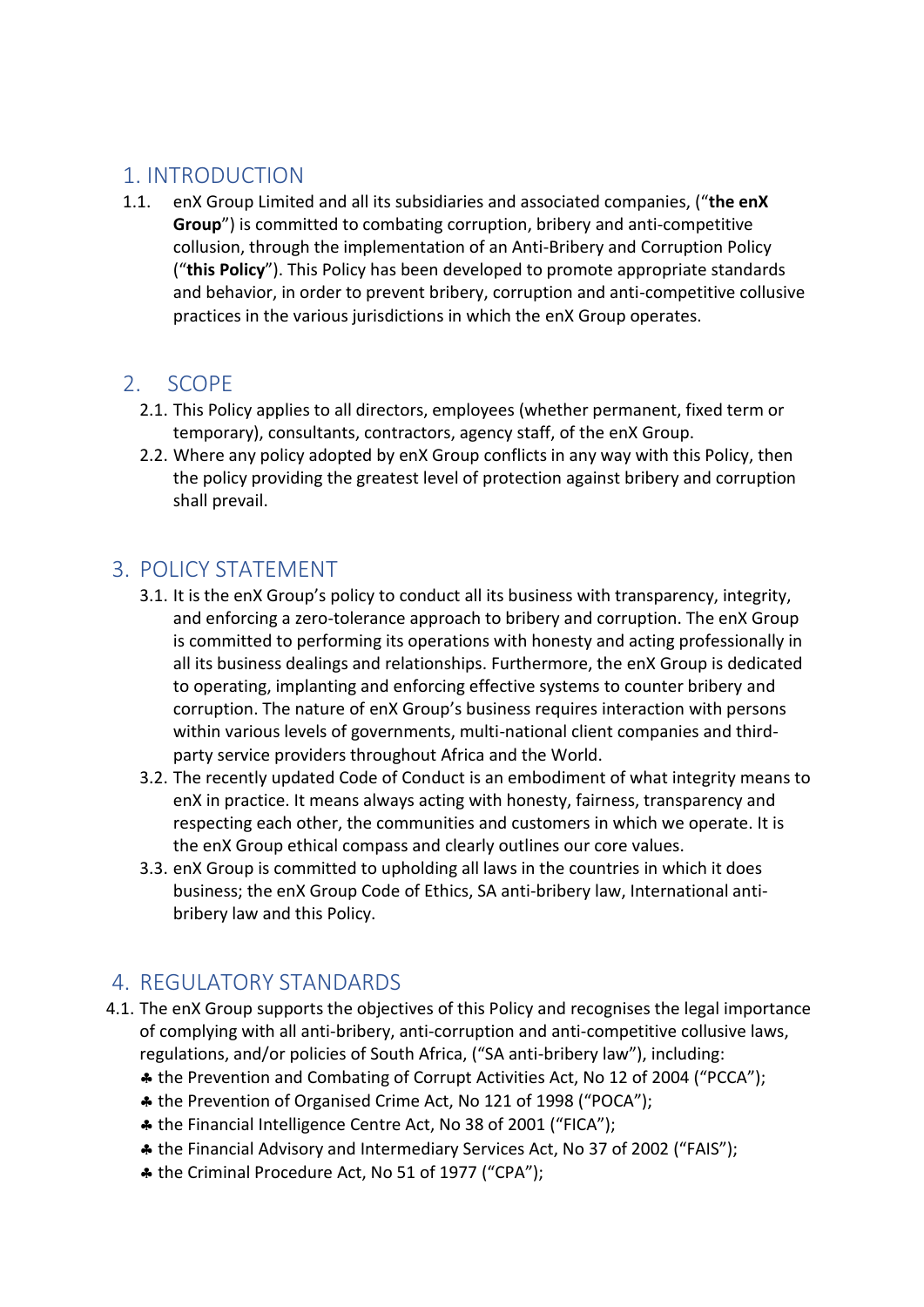- the South African Development Community's Protocol against Corruption;
- the Competition Act, No 89 of 1998 ("the Competition Act") and
- the Companies Act, No 71 of 2008 ("the Companies Act").

This policy further recognizes the legal requirements of:

- $*$  the Foreign Corrupt Practices Act of 1977;
- **A** the United Nations Global Compact Principles;
- $\clubsuit$  the United Nations Convention against Corruption;
- \* the African Union Convention on preventing and Combating Corruption;

 the laws against bribery, corruption and anti-competitive collusive practices in all other jurisdictions in which the enX Group conducts business (collectively, "International anti-bribery law").

- 4.2. Prevention and Combating of Corrupt Activities Act (PCCA) is the primary anti-corruption legislation in South Africa. PCCA aims to prevent and fight corruption in both the public and private sector and creates a general offence of corruption that is broadly defined. In addition to the general crime of corruption, PCCA also criminalises specific corrupt activities.
- 4.3. A person will be guilty of an offence under PCCA if he/she directly or indirectly accepts or offers to accept a gratification (which is any economic benefit, whether in cash, or in any other form) from another person, or gives or agrees to give a gratification to any other person for his/her benefit, or that of another, where the giving or accepting is done in order to induce the other party to act in an improper manner, in the performance of that individual's duties.
- 4.4. Penalties for those convicted of an offence as set out in PCCA can range from limitless fines up to life imprisonment. South African courts view convictions of fraud and corruption as serious violations and sentence of 15 years or more are not unusual. PCCA further provides for a tender register blacklisting companies and individuals convicted of acts of corruption, with the consequence that such entities and individuals cannot do business with the South Africa government for 10 years. Over and above this, it is a criminal offence for an individual or enterprise applying for a tender not to disclose their involvement in a company that has been black-listed. A recent innovation is that of publicly naming and shaming individuals convicted of crimes of corruption.
- 4.5. Further PCCA does have extra-territorial jurisdiction if certain requirements are met. Thus, a South African citizen or someone who ordinarily resides in South Africa, as well as companies incorporated or registered in South Africa, can be prosecuted in terms of PCCA regardless of whether the offensive act constitutes an offence at the place of its commission.
- 4.6. Examples of corrupt offences under PCCA (which are not intended to be at all exhaustive)
	- 4.6.1. **Offences involving contracts** it is a crime for anyone to accept any form of gratification to influence who will receive a contract in the workplace. Anyone involved in accepting or offering such a gratification will be guilty of corrupt conduct under PCCA, even if the gratification is received or paid by the EnX Group and the individual does not personally benefit in any way;
	- 4.6.2. **Offences involving a public official** it is a crime for anyone in the private sector to offer a public official gratification to receive a benefit. Furthermore, it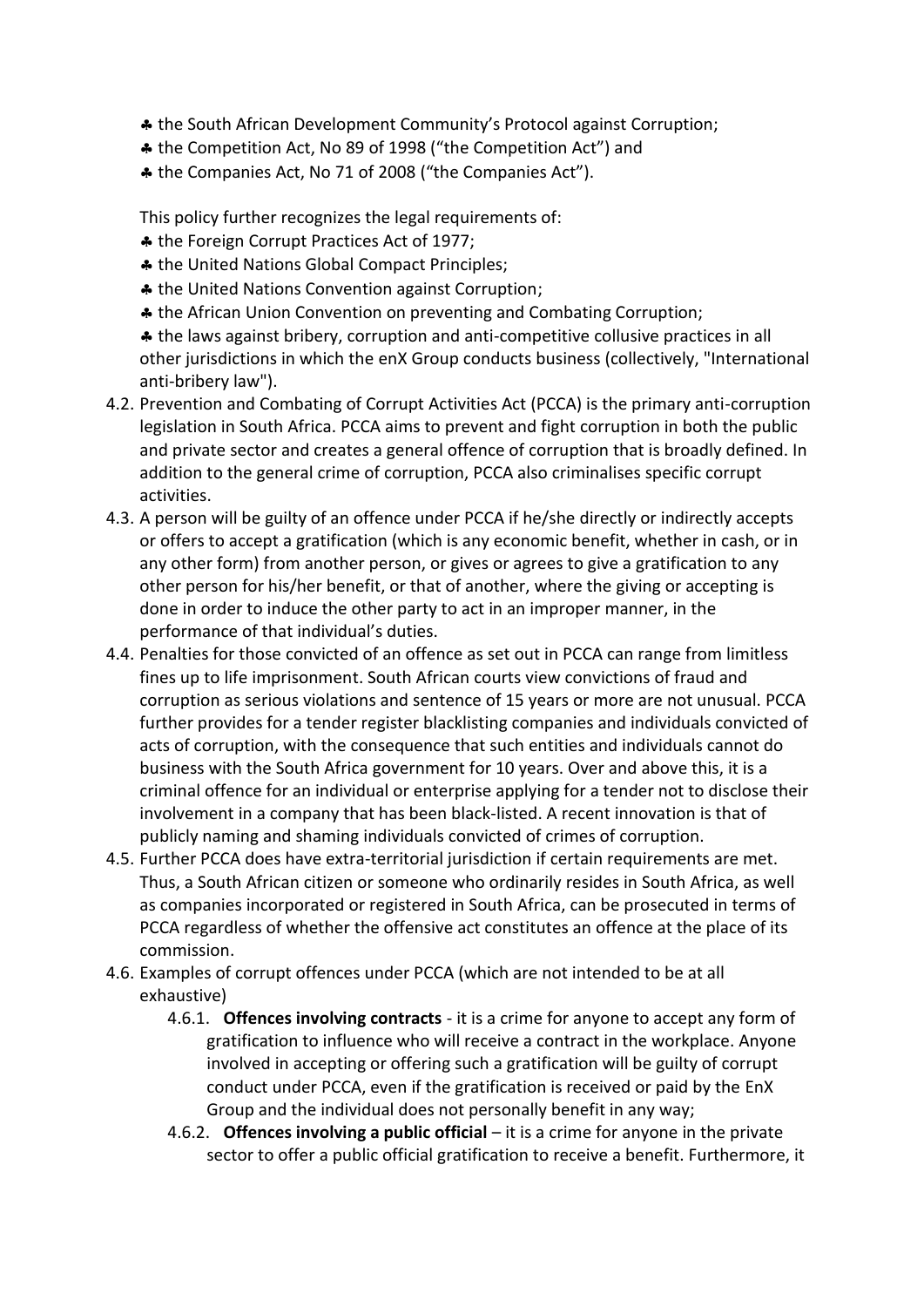is also a crime for a public official to offer to do something for someone in the private sector in exchange for gratification;

- 4.6.3. **Offences that involve judges, magistrates and witnesses** it is a crime to offer a magistrate or judge gratification to influence the outcome of a case;
- 4.6.4. **Offences that involve tenders** it is a crime to offer or accept gratification in order to influence the award of a tender. Anti-Bribery and Corruption Policy

#### 5. DEFINITION

- 5.1. **Bribery** is where a person offers, promises, gives or receives, demands or accepts a financial or other advantage to/from another person with the intention to bring about the improper performance by that other person of a relevant function or activity or to reward such improper performance.
- 5.2. **Corruption** is defined broadly as "the abuse of power for personal gain" and bribery and fraud are considered to be aspects of corrupt practices.
- 5.3. **Facilitation payments** are usually small payments or gifts made to low-level public officials in order to speed up or "facilitate" actions the officials are already dutybound to perform.
- 5.4. **Gifts** can include goods or services as well as other things of value, for example, loans, school fees, medical care expenses, and trips or tickets to cultural, entertainment, or sporting events. Cash gifts or their equivalent (such as gift vouchers) and tips are not permitted.
- 5.5. **Hospitality** includes meals and refreshments, as well as cultural, entertainment, or sporting events where at least one enX employee acts as a host and attends. If no enX employee is attending, then the hospitality is a "gift" and subject to the rules on gifts. With regard to gifts or hospitality, you should always be cautious. You may not use your own money or resources to circumvent the rules in our policies, directives, or as set out in this code. Only gifts and hospitality in excess of R2000 offered and provided to others on behalf of enX must be properly reflected in Divisional register to be maintained and kept by the MD /CEO of the Division.
- 5.6. **Collusive tendering** or **bid rigging** is defined as an agreement amongst competitors not to compete on bids they submit after being invited to tender. Together with price fixing and market allocation, collusive tendering falls within the class of conduct referred to as "cartel activity", which is prohibited.
- 5.7. The term "**cover pricing**" refers to a practice that occurs where a company wishes, or believes it is necessary, to be seen to tender for a particular project but either does not wish to win the tender; or does not have the time or resources to prepare a carefully priced tender for that project. The company accordingly submits a high bid that it does not expect will be successful.

#### 6. OUR PURPOSE

- 6.1. The enX Group refuses to offer, give or receive bribes or improper payments, or participate in any kind of corrupt or anti-competitive collusive activity, either directly or indirectly through any third party, in order to obtain new business, retain existing business, or secure any improper advantage, and enX Group furthermore will not use or permit others to do such things on our behalf.
- 6.2. The enX Group will always strive to avoid any appearance of wrongdoing and will report any attempts to bribe us, or to solicit bribes from us, and any suspicions we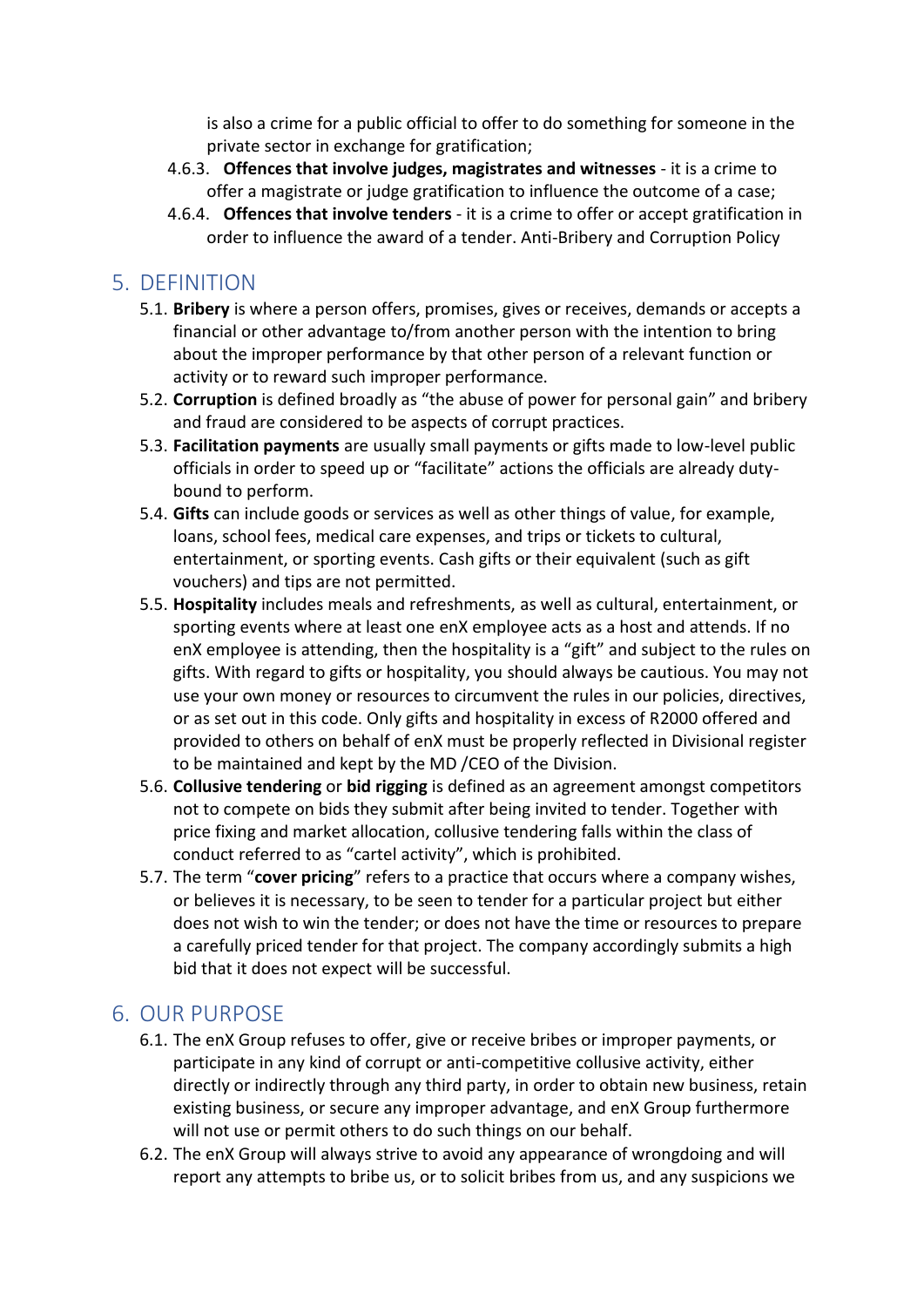have about bribery and corruption. We recognise that any allegation of bribery or corruption can seriously damage the enX Group's reputation.

6.3. The enX Group will never participate in any form of corrupt behavior or anticompetitive collusive practices conceal or fail to accurately record the true nature of the neX Group activities, or falsify or tamper with the enX Group books and records.

#### 7. POLITICAL DONATIONS

7.1. enX Group and its employees will never directly or indirectly make a contribution to any political party, organisation or individual engaged in politics in order to obtain an improper advantage in business conducted by the enX Group. Furthermore, we will never offer or make any contribution as an incentive or reward for obtaining or retaining business or for any improper purpose.

#### 8. CHARITABLE DONATIONS AND SPONSORSHIPS

8.1. The enX Group may make charitable contributions and offer sponsorships for the purposes of socio-economic development, research, cultural and sporting activities, provided they are not for improper business purposes. We will always ensure that the charity is appropriate, legitimate and has all the appropriate registrations. Further we will always conduct a proper due diligence before making any charitable donation or offering any sponsorship. The enX Group will never offer or make any charitable contribution as an incentive or reward for obtaining or retaining business or for any improper purpose.

#### 9. FACILITATION PAYMENTS

- 9.1. Facilitation payments are classified as bribes and as such are illegal in South Africa and in other countries where the enX Group conducts business. Any type of facilitation payment is prohibited, large or small. Even where such payments are perceived as business practice or acceptable under the local law and even if our competitors engage in such practices, no violations of this principle will be tolerated.
- 9.2. A legitimate fee is sometimes payable for a speedy service provided by the government, where this is legally permissible. For example, a published amount to get a visa or a new passport more quickly from a consulate. Payment of such fees is acceptable provided there is a defined business need, the payment is transparent and open, and a receipt is obtained and the expense is properly recorded in the EnX Group's financial records. It would not, of course, be legitimate, if it is a private payment to the official concerned, in order for him to expedite such an application.

## 10. GIFTS, ENTERTAINMENT AND HOSPITALITY

- 10.1. Good business relationships are built on trust and goodwill, and because we value and respect our customers and business partners, either party may want to acknowledge this from time to time by offering gifts and hospitality. Employees may thus offer and receive normal gifts, hospitality and entertainment openly, unconditionally and without the intention of obtaining or retaining any business advantage. Accepting money or comparable benefits is inadmissible at any time.
- 10.2. The gifts and hospitality must always be moderate (Not to Exceed R2000 in Value) and should never be used to exert improper influence or create a perception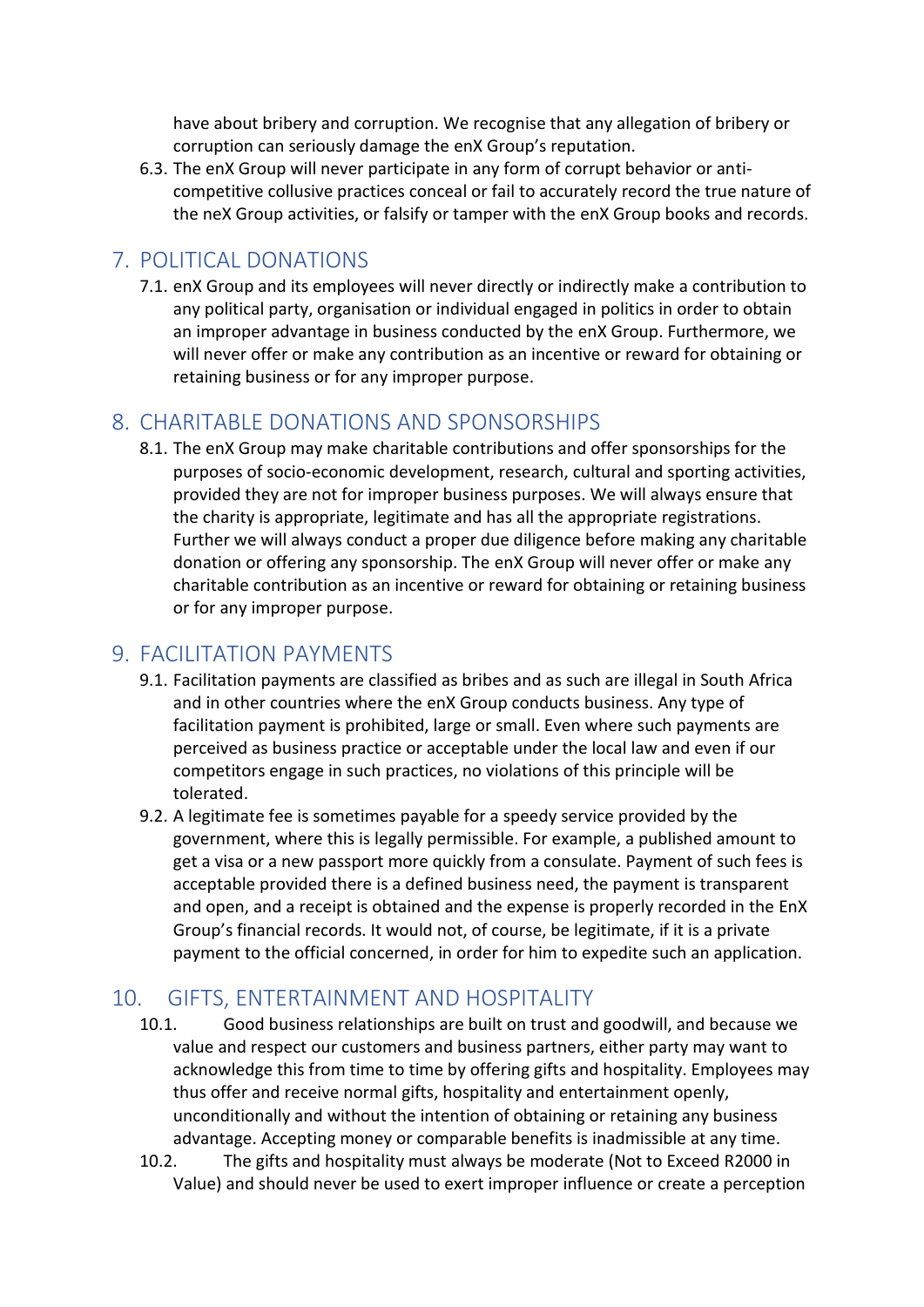of or actual conflict of interest. By exercising common sense, discretion, and sound judgment before offering or receiving any gifts or hospitality, we can avoid good intentions being misinterpreted. Always consult your manager or person in authority to ensure adherence to this principle.

#### 10.3. Returning a Gift

If a gift exceeds R2000, tell your Manager, document its receipt in accordance with applicable rules or directives, and politely return the gift explaining that enX's internal rules do not permit the acceptance of such gifts. If returning a gift is really impractical or would cause significant offense to the giver, it must be donated anonymously to charity, and if this is not possible, then accepted on behalf of the company and shared amongst employees, with Human Resources deciding on how this should be carried out.

#### 11. BUSINESS RELATIONSHIPS

The enX Group will endeavour to engage with agents, consultants, joint venture partners, consortia, advisors, distributors, contractors, sub-contractors and suppliers ("third parties") to observe this Policy and act at all times in accordance with the enX Groups standards in relation to bribery and corruption. In order to protect the enX Group against the risk of bribes given indirectly, it is the responsibility of the enX Group personnel when employing third parties to conduct an appropriate due diligence process. Third parties need to understand and formally agree to this and it is our responsibility to confirm their behaviour remains compliant.

11.1. Collusive Practices

The Competition Act prohibits collusive tendering in the procurement process. Furthermore, such conduct also constitutes corrupt activity under PCCA. EnX Group personnel must never participate in a bid-rigging cartel or engage in cover pricing to favour one or more companies in exchange, for example, for a "loser's fee". This type of conduct amounts to the receiving of gratification and is an offence under PCCA. Furthermore, when an individual participates in a bid-rigging cartel and it is agreed that his/her company will engage in cover pricing so that a rival firm can win the tender in exchange for a sub-contract, this too amounts to a corrupt activity under PCCA. EnX Group personnel must be aware that all parties involved in collusive tendering will be prosecuted under PCCA. Furthermore, the fact that the employee may not derive any personal benefit from the collusive activity is of no relevance. It constitutes a contravention of the Competition Act and an offence under PCCA.

11.2. Procurement

The enX Group will always verify and check our third parties' experience, background and reputation. The enX Group will endeavour to conduct its procurement practices in a fair and transparent manner. We will further endeavour to avoid dealing with contractors and suppliers or other business partners known or reasonably suspected to be paying bribes.

11.3. Compensation and payments to business partners The enX Group will not channel improper payments through agents or other intermediaries. Compensation paid to third parties should be appropriate and justified remuneration for legitimate services rendered.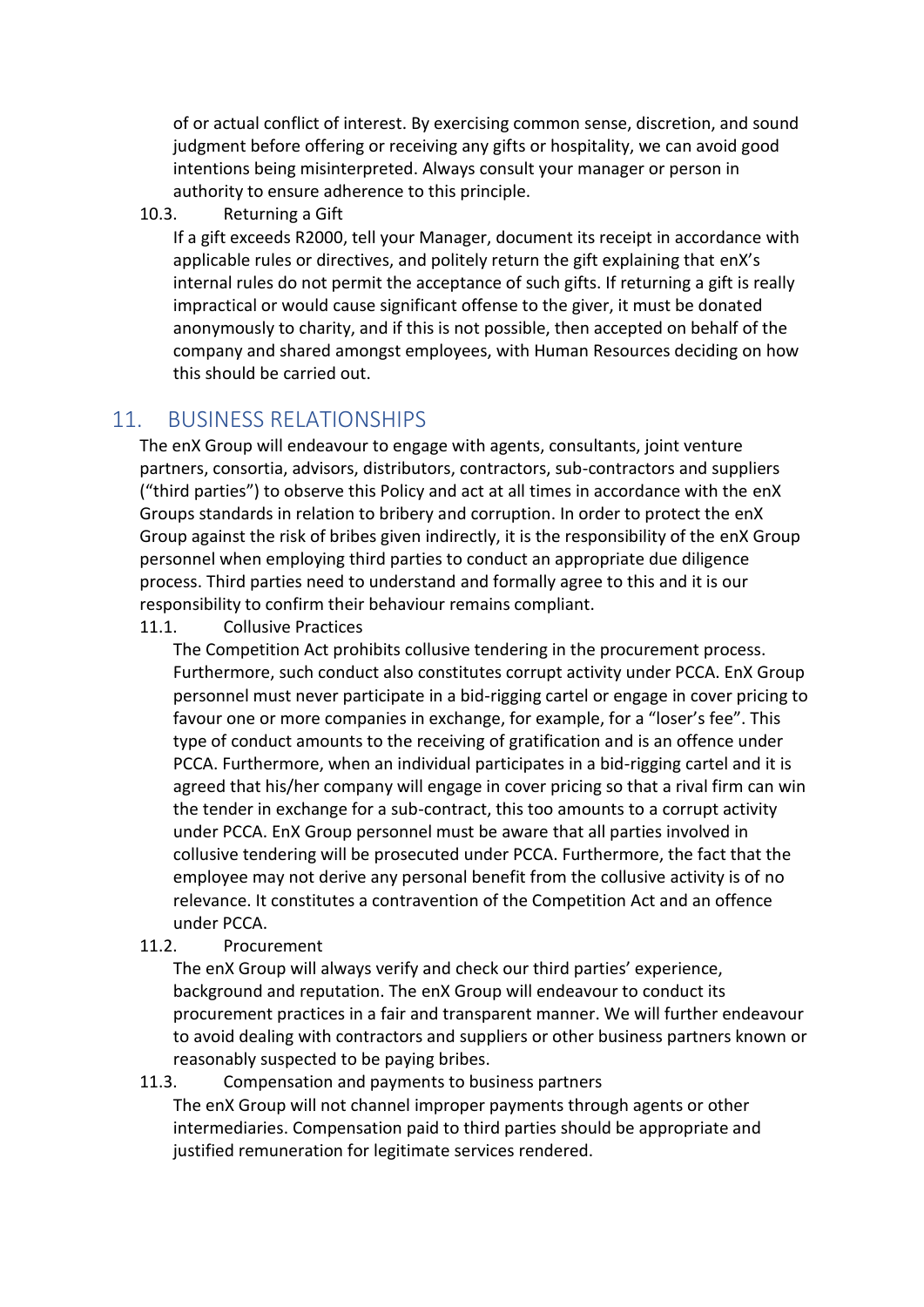The EnX Group will never:

- enter into agreements that do not have a clear and proper commercial rationale;
- \* pay more than the fair market value for goods and services;

\* make payments to third parties without having a binding written agreement (whenever possible) in place and we know exactly what the payment is for; and exchange sensitive information with third parties i.e. pricing, other confidential customer information.

The enX Group personnel are encouraged to look out for the following behavior:

- \* unusually large fees or cash payments;
- **#** fees linked to a percentage of the project cost or value;
- suspicious bidding patterns;
- a request for money paid into a personal or offshore bank account;

 someone who does not appear to have the experience, expertise or qualifications for what they are being engaged to do; and

**4** lavish hospitality and gifts. E

enX Group personnel must report any suspicious activity to a enX Group Manager.

#### 12. IMPORT AND EXPORT OF GOODS AND SERVICES

The enX Group complies with all legal requirements for the proper import and export of goods and service. The enX Group is committed to trading lawfully at all times, hence compliance with all trade regulations and restrictions imposed by recognised national and internal authorities. All restrictive trade practices are strictly prohibited. As well as complying with all relevant laws, the enX Group must obtain all necessary licenses and permits to import and export goods, and in doing so, provide honest and accurate information to customs authorities.

#### 13. OUR ROLE AND RESPONSIBILITIES

#### 13.1. Board

The Board is responsible for setting bribery and corruption prevention policies, tasking management to design, operate and monitor bribery and corruption prevention procedures, and keeping these policies and procedures under regular review. Board Members are expected to disclose ethical, legal, financial, and other conflicts, and remove themselves from decision-making if they would otherwise be called on to act on a conflict involving themselves, their family members or entities with which they or their family members are closely associated.

#### 13.2. Senior management (Executives)

The Executives are responsible for recommending the policy and any proposed changes and updates to the policy to the enX Audit and Risk Committee for onward recommendation for final Board approval. The Executives are responsible for authorising the giving and acceptance of gifts to the maximum amount allowed in terms of the code of conduct and in line with the parameters of this policy. The Executives must ensure that all employees adhere to the policy and ensure any contravention to this must be dealt with swiftly and appropriately.